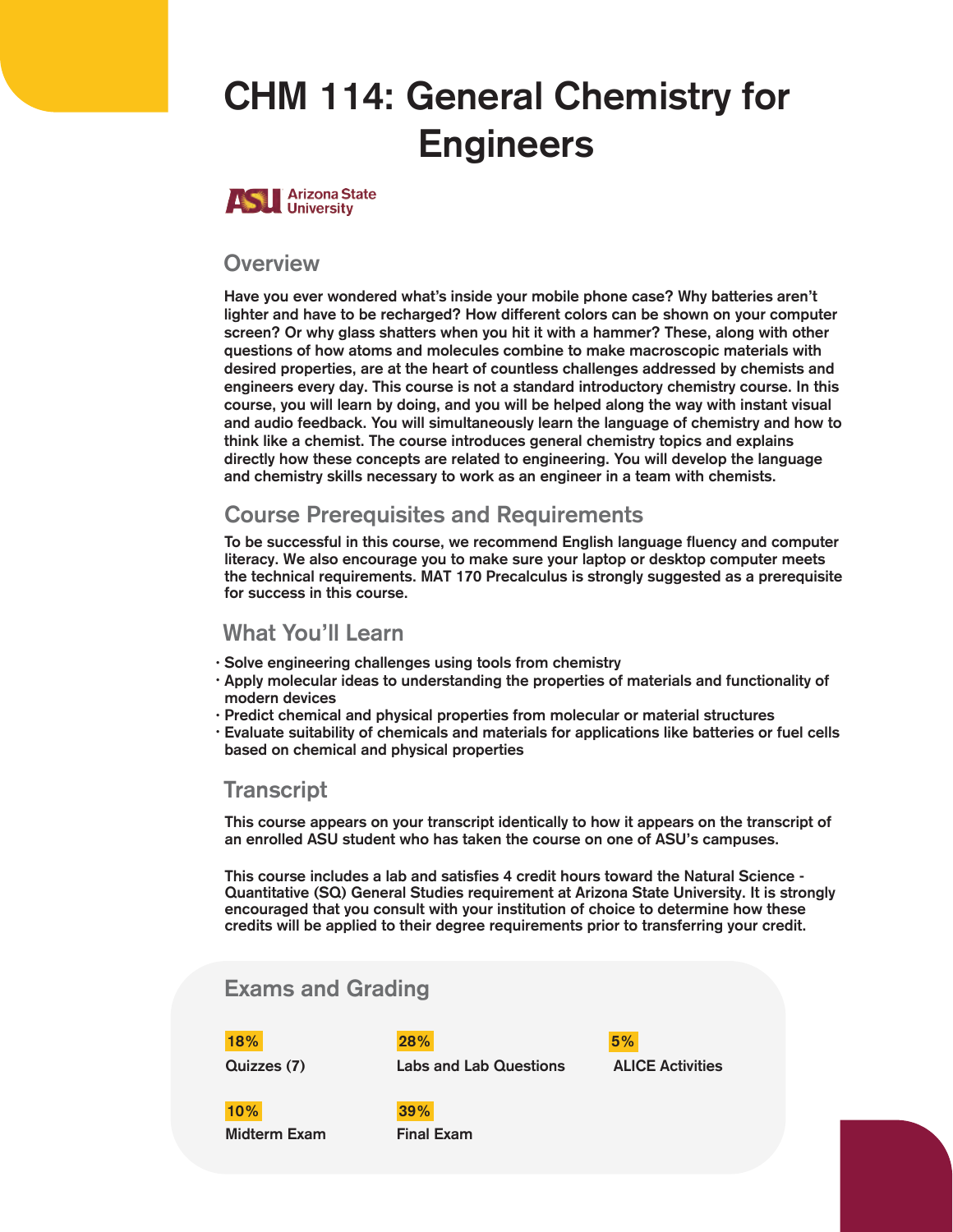# **Creators**

### Ian Gould

President's Professor and Associate Director of Outreach, **Online and Communications, School of Molecular Sciences** 

Ian Gould is President's Professor and Associate Director of Outreach, Online and Communications in the School of Molecular Sciences at Arizona State University. He received his B.Sc., M.Sc., and Ph.D. Degrees in chemistry from the University of Manchester (UK). After a postdoctoral fellowship at Columbia University, he moved to the Eastman Kodak Company. In 1998, he joined the faculty of ASU where he teaches organic chemistry. Areas of expertise include organic geochemistry, chemical education, and organic mechanisms.



### Anne Katherine Jones

Associate Professor and Associate Director of Academic Affairs, School of Molecular Sciences

Anne Jones is Associate Professor and Associate Director for Academic Affairs in the School of Molecular Sciences at Arizona State University. She received her B.S. in chemistry and mathematics from the University of the South and her D. Phil in Inorganic Chemistry from the University of Oxford (UK). Following post-doctoral research at the Humboldt University in Berlin, Germany and the University of Pennsylvania, she joined the faculty in the School of Molecular Sciences in 2017 where she teaches undergraduate and graduate courses in inorganic and biological chemistry. Areas of expertise include electrocatalysis, biological inorganic chemistry, and bioenergy.